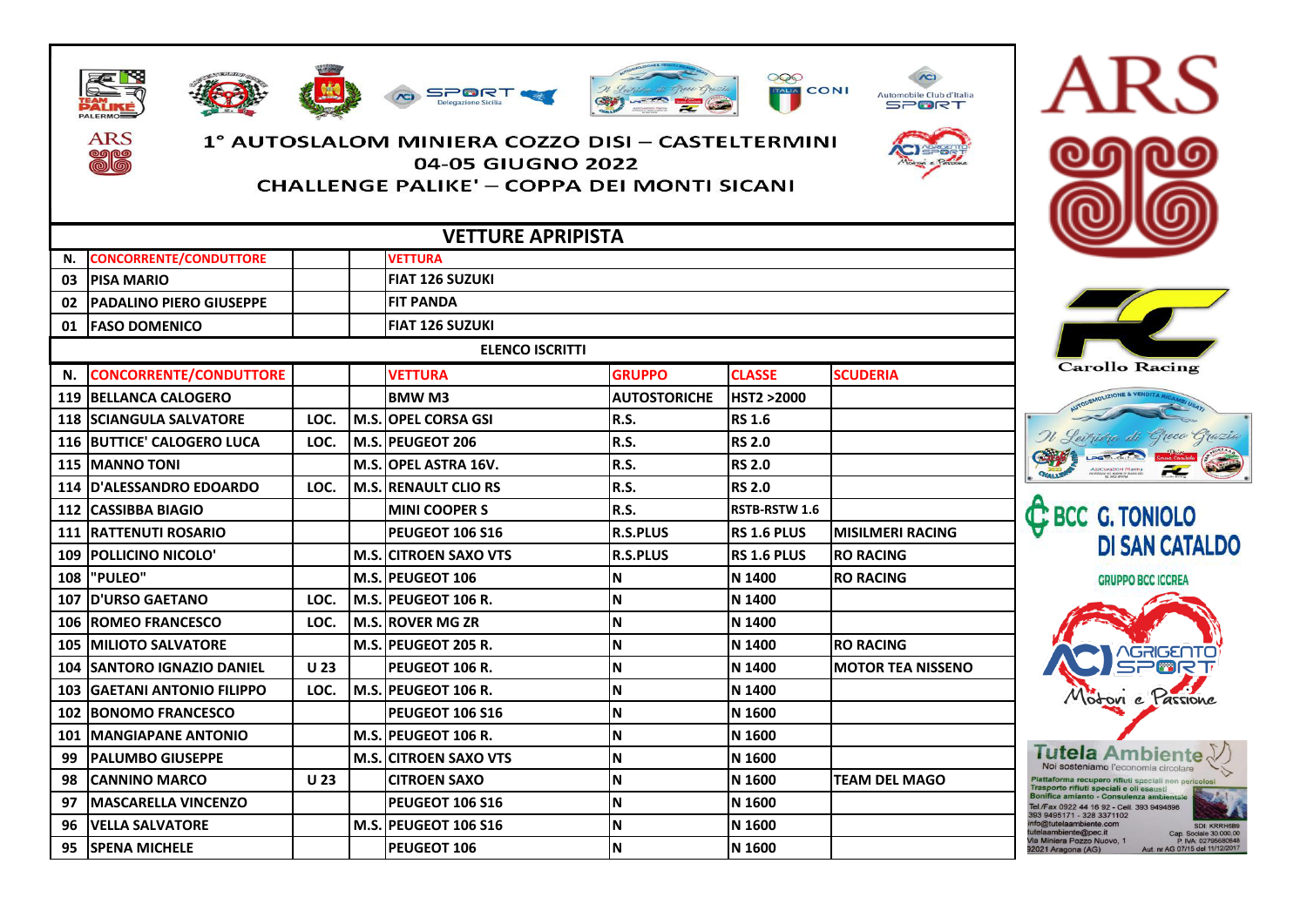| 94  | IPIAZZA FRANCESCO PAOLO              | LOC. |      | M.S. PEUGEOT 106 R.               | N  | N 1600 |                            |
|-----|--------------------------------------|------|------|-----------------------------------|----|--------|----------------------------|
| 93  | <b>IRIGGI IGNAZIO</b>                |      |      | <b>CITROEN SAXO VTS</b>           | N  | N 1600 |                            |
| 92  | <b>LICATA VINCENZO</b>               | LOC. |      | M.S. PEUGEOT 106 R.               | N  | N 1600 |                            |
| 91  | <b>LOMBARDO GAETANO</b>              |      |      | PEUGEOT 106 R.                    | N  | N 1600 | <b>CALTANISSETTA CORSE</b> |
| 89  | IDI MICELI GIUSEPPE                  |      |      | M.S. PEUGEOT 106 S16              | N  | N 1600 |                            |
| 88  | IPEPI GIUSEPPE                       |      |      | <b>M.S. PEUGEOT 106 S16</b>       | N  | N 1600 |                            |
| 87  | <b>IMANTIO SALVATORE</b>             |      |      | CITROEN SAXO VTS                  | N  | N 1600 |                            |
| 86  | ISCANNELLA GIUSEPPE                  |      |      | <b>PEUGEOT 106 GTI</b>            | N  | N 1600 | <b>SUNBEAM M-SPORT</b>     |
| 85  | <b>LO SARDO SALVATORE</b>            |      |      | PEUGEOT 106 R.                    | N  | N 1600 |                            |
| 84  | <b>PAGNOZZI SABATINO</b>             |      |      | <b>M.S. RENAULT CLIO RS</b>       | N  | N 2000 |                            |
| 83  | <b>BELLANCA SALVATORE</b>            |      |      | <b>M.S. RENAULT CLIO WLM</b>      | N  | N 2000 |                            |
| 82. | <b>IBALENA GIUSEPPE</b>              |      |      | <b>PEUGEOT 206 RC</b>             | N  | N 2000 | <b>PHOENIX</b>             |
| 81  | <b>VITELLARO ZUCCARELLO AGOSTINO</b> | LOC. |      | <b>M.S. RENAULT CLIO WLM</b>      | N  | N 2000 |                            |
| 79  | <b>CALDERONE STEFANO</b>             | LOC. |      | <b>M.S. RENAULT CLIO RS LIGHT</b> | N  | N 2000 |                            |
| 78  | ISAPIA ANGELO                        |      |      | RENAULT CLIO RS                   | N  | N 2000 |                            |
| 77  | <b>GRANATA DARIO</b>                 | LOC. |      | <b>M.S. RENAULT CLIO SPORT</b>    | N  | N 2000 | <b>PHOENIX</b>             |
| 76  | <b>IGANCI PIETRO</b>                 | LOC. |      | M.S. <b>PEUGEOT 206 RC</b>        | N  | N 2000 |                            |
| 75  | <b>MILIOTI ANTONIO</b>               |      |      | <b>M.S. RENAULT CLIO WLM</b>      | N  | N 2000 |                            |
| 74  | GAETANI FRANCESCO                    | LOC. |      | M.S. RENAULT CLIO RS SP.          | N  | N 2000 | <b>CASARANO RALLY TEAM</b> |
| 73  | <b>IFANTAUZZO IVAN</b>               |      |      | LOC./U23 M.S. RENAULT CLIO WLM    | N  | N 2000 |                            |
| 72  | <b>TINNIRELLO SALVATORE</b>          | LOC. |      | <b>M.S. RENAULT CLIO WLM</b>      | N  | N 2000 |                            |
| 71  | <b>MANGIAPANE SIMONE</b>             |      |      | <b>M.S. FIAT SEICENTO Ab</b>      | Α  | A 1150 |                            |
| 59  | <b>LO FASO CARMELO</b>               |      |      | <b>FIAT CINQUECENTO SP.</b>       | Α  | A 1150 | <b>MISILMERI RACING</b>    |
| 58. | <b>ILA GRECA FABIO</b>               |      |      | M.S. FIAT CINQUECENTO SP.         | A  | A 1150 | <b>ALEX GROUP</b>          |
| 57  | <b>CALLARI CARMELO</b>               |      |      | PEUGEOT 106 XSI                   | Α  | A 1400 |                            |
| 56  | <b>LISA MASSIMO</b>                  |      |      | <b>FIAT PANDA</b>                 | Α  | A 1400 | <b>PHOENIX</b>             |
| 55  | <b>PECORARO GIOVANNI</b>             |      |      | M.S. PEUGEOT 205 R.               | Α  | A 1400 |                            |
| 54  | <b>BOSCO GIUSEPPE</b>                |      |      | M.S. PEUGEOT 106                  | Α  | A 1400 |                            |
| 53  | <b>ALESSO LUIGI</b>                  |      |      | <b>ROVER MG ZR</b>                | Α  | A 1400 | <b>MOTOR TEAM NISSENO</b>  |
| 52  | <b>SALVAGGIO GERLANDO</b>            |      |      | M.S. PEUGEOT 205 R.               | Α  | A 1400 |                            |
|     | 51 FRANCAVIGLIA FILIPPO              |      |      | PEUGEOT 106 R.                    | l٨ | A 1400 | <b>RO RACING</b>           |
| 49  | <b>GAETANI PEPINO</b>                | LOC. |      | M.S. PEUGEOT 205 R.               | A  | A 1400 |                            |
| 48  | <b>MIUCCIO GESSICA</b>               | F.   |      | <b>RENULT TWINGO RS</b>           | Α  | A 1600 |                            |
| 47  | <b>CIGNO FRANCESCO</b>               |      |      | M.S. PEUGEOT 106                  | A  | A 1600 |                            |
| 46  | <b>CARAMAZZA GABRIELE</b>            | U 23 |      | PEUGEOT 106                       | Α  | A 1600 | <b>PHOENIX</b>             |
| 45  | <b>MONTANA GIUSEPPE</b>              | LOC. | M.S. | <b>CITROEN SAXO VTS</b>           | Α  | A 1600 | <b>RO RACING</b>           |
| 44  | <b>MATTINA CARMELO</b>               |      |      | PEUGEOT 106                       | A  | A 1600 |                            |
|     |                                      |      |      |                                   |    |        |                            |





Tel 351\*7552721





Di liberto Auto C. Da Malvello - Casteltermini (AG) Tel.. 3894720652 E-mail. dilibertoauto@virgilio.it

**Assicurazioni Marina** VIA POZZALLO 103, MARINA DI RAGUSA (RG) TEL. 0932 1876788